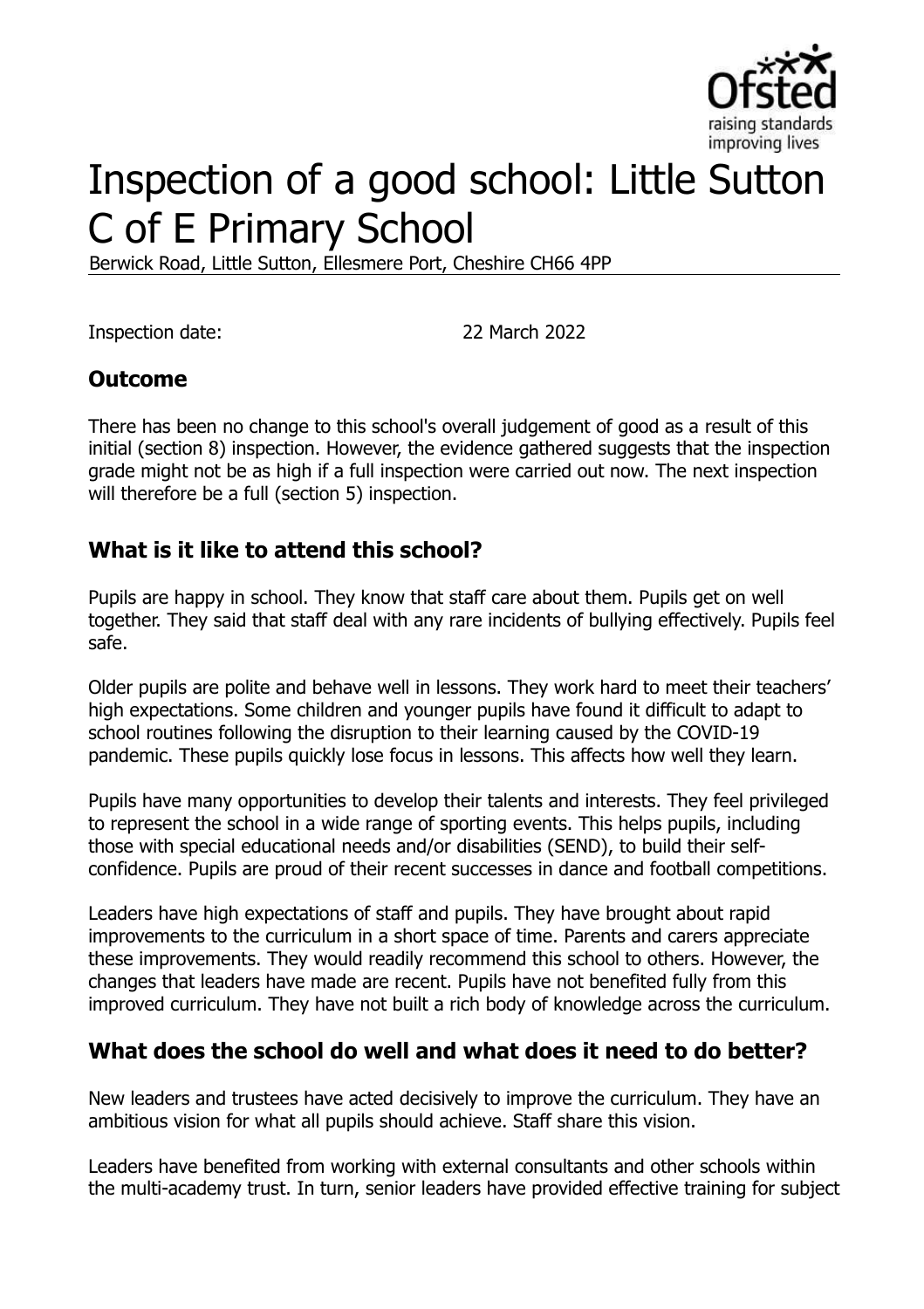

leaders. This has helped to develop their expertise. Subject leaders now have greater clarity about what should be taught. They have designed well-ordered subject curriculums in several subjects. These curriculums support children to build their knowledge from the early years as they move into key stage 1 and beyond.

Some subject leaders provide effective support and guidance to teachers to enable them to deliver the curriculum well. Teachers are now more adept at identifying pupils with SEND. However, leaders' work to ensure that the individual needs of pupils with SEND are effectively met is ongoing.

Improvements to the curriculum in several subjects, and in the early years, are recent. In some subjects, new curriculums have only been introduced this academic year and leaders continue to refine them. Consequently, some teachers are not clear about what pupils need to know and remember in these subjects. This hinders how well teachers use assessment strategies to identify what pupils have learned. This also hampers how well teachers plan learning that builds on pupils' prior knowledge. Pupils do not build their learning securely over time in these subjects. This means that they do not achieve as well as they should.

Leaders have recently introduced a new phonics programme. They have ensured that children in the early years and pupils in key stage 1 practise their reading using books that are matched to the sounds that they know. Staff have been trained to deliver the phonics programme. However, not all teachers deliver the phonics programme well. Some children in the early years and key stage 1 do not build secure phonics knowledge within lessons as a result. That said, pupils who are falling behind or have missing knowledge owing to the disruption caused by the COVID-19 pandemic, are helped to catch up quickly through well-tailored extra support. This helps pupils, including those with SEND, to steadily build their reading accuracy and fluency.

Older pupils benefit from a well-organised reading curriculum. Teachers make effective use of the guidance that they receive from leaders to deliver this curriculum well. Pupils have access to a range of high-quality texts. They appreciate the stories that teachers read to them. Older pupils are avid readers. Their positive reading habits help them to achieve well. Pupils in Year 6 are well prepared for the reading challenges of the key stage 3 curriculum.

Leaders carefully consider pupils' wider development. They support all pupils to access the high-quality opportunities on offer. Pupils enjoy helping others. They welcome extra responsibilities, such as acting as school councillors, sports and play leaders, and buddies for younger pupils. These roles help pupils to play their part in ensuring that pupils behave well and do not disrupt each other's play and learning.

Staff recognise that the pace of curriculum improvement has increased the demands placed upon them. That said, they appreciate leaders' and trustees' actions to support their workload. Staff are fully on board. Their morale is high.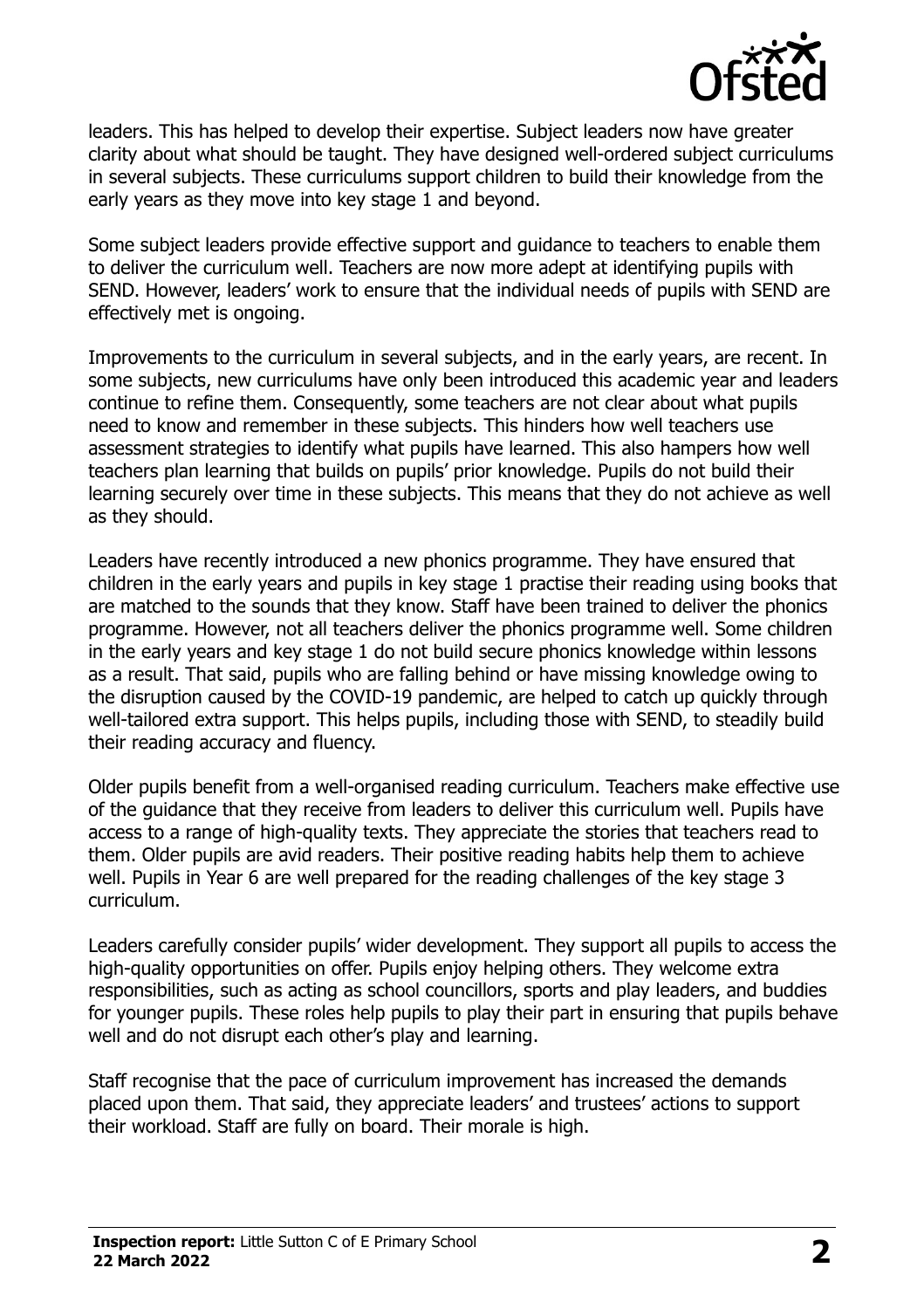

Leaders and trustees are supporting members of the newly formed joint academy committee to build their knowledge of the school. This will better equip committee members to offer leaders informed support and challenge.

In discussion with the executive principal, the inspectors agreed that design and technology and science may usefully serve as a focus for the next inspection.

# **Safeguarding**

The arrangements for safeguarding are effective.

Leaders have a clear understanding of the needs of pupils and their families. All staff are well trained to keep pupils safe. Staff know how to identify safeguarding concerns and report them appropriately. Leaders follow up these concerns diligently. They provide vulnerable families with timely support. Leaders also work with other agencies to ensure that pupils are kept safe.

Leaders make use of the expertise of other professionals, including police community support officers, to deepen pupils' understanding of the risks involved when they are playing and working online. This helps pupils to know how to keep themselves safe when using technology.

# **What does the school need to do to improve?**

# **(Information for the school and appropriate authority)**

- The phonics programme is not delivered consistently well by all staff. Some children and pupils do not build up secure phonics knowledge within lessons. This makes it more difficult for them to learn in other aspects of the curriculum. Leaders should ensure that all staff are trained to deliver the phonics programme equally well. This is to make sure that all children and pupils benefit from high-quality phonics sessions.
- The newly revised curriculum is at an early stage of implementation in several subjects. In some subjects, curriculum improvements are ongoing. Over time, pupils have not learned and remembered subject knowledge as well as they could in these subjects. Leaders should rapidly finalise these subject curriculums and make sure that teachers are appropriately trained to deliver them well.
- Leaders' approaches to assessment are still being refined. In several subjects, teachers do not use assessment strategies as well as they should to support pupils to remember essential subject knowledge. Leaders should provide teachers with the guidance that they need to plan learning that builds on what pupils know and can do. This is so that pupils can learn consistently well across the curriculum.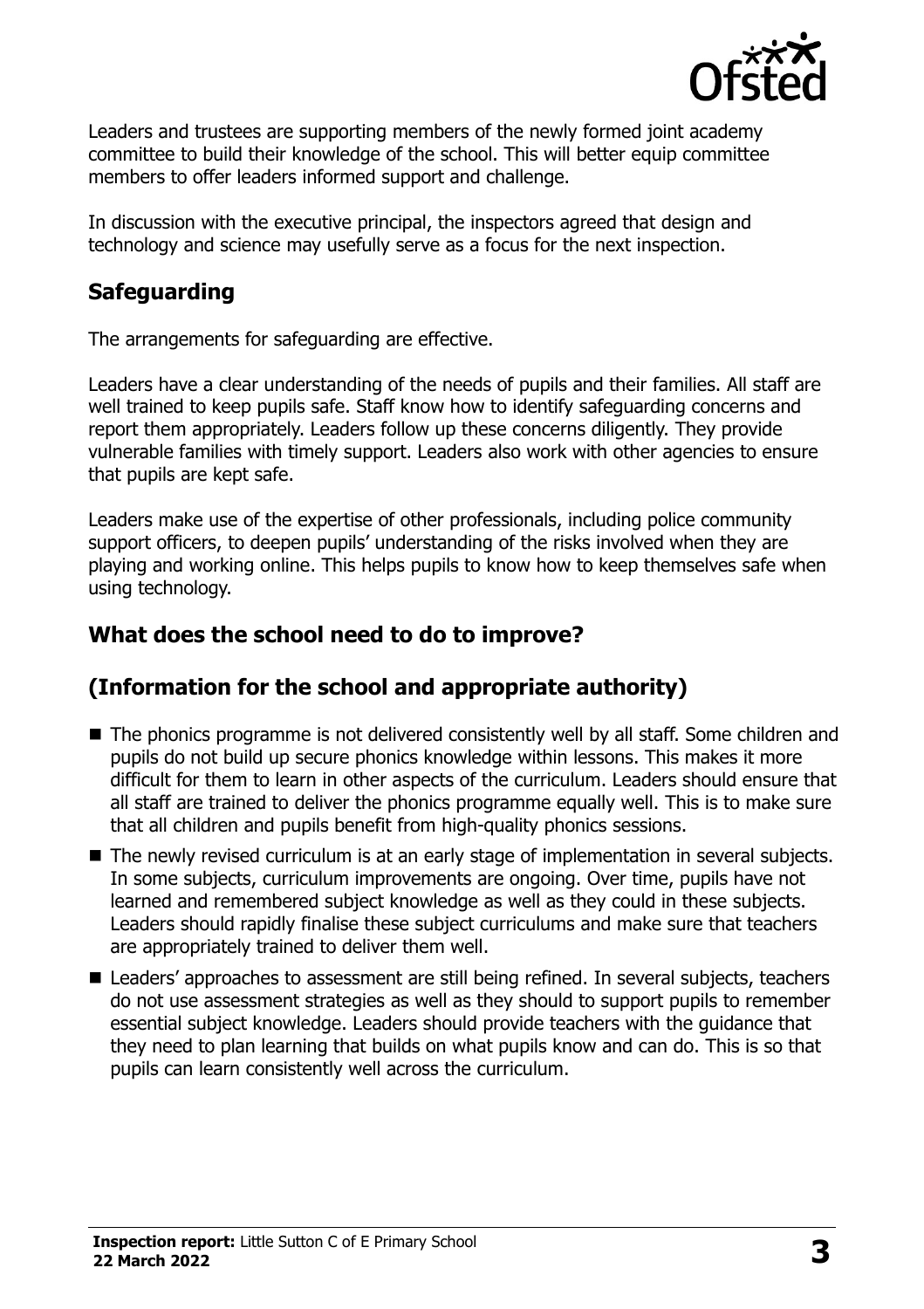

#### **Background**

When we have judged a school to be good, we will then normally go into the school about once every four years to confirm that the school remains good. This is called a section 8 inspection of a good or outstanding school, because it is carried out under section 8 of the Education Act 2005. We do not give graded judgements on a section 8 inspection. However, if we find evidence that a school would now receive a higher or lower grade, then the next inspection will be a section 5 inspection. Usually this is within one to two years of the date of the section 8 inspection. If we have serious concerns about safeguarding, behaviour or the quality of education, we will deem the section 8 inspection as a section 5 inspection immediately.

This is the first section 8 inspection since we judged the predecessor school, Little Sutton C of E Primary School, to be good in February 2013.

#### **How can I feed back my views?**

You can use [Ofsted Parent View](https://parentview.ofsted.gov.uk/) to give Ofsted your opinion on your child's school, or to find out what other parents and carers think. We use information from Ofsted Parent View when deciding which schools to inspect, when to inspect them and as part of their inspection.

The Department for Education has further quidance on how to complain about a school.

If you are the school and you are not happy with the inspection or the report, you can [complain to Ofsted.](https://www.gov.uk/complain-ofsted-report)

#### **Further information**

You can search for [published performance information](http://www.compare-school-performance.service.gov.uk/) about the school.

In the report, ['disadvantaged pupils'](http://www.gov.uk/guidance/pupil-premium-information-for-schools-and-alternative-provision-settings) refers to those pupils who attract government pupil premium funding: pupils claiming free school meals at any point in the last six years and pupils in care or who left care through adoption or another formal route.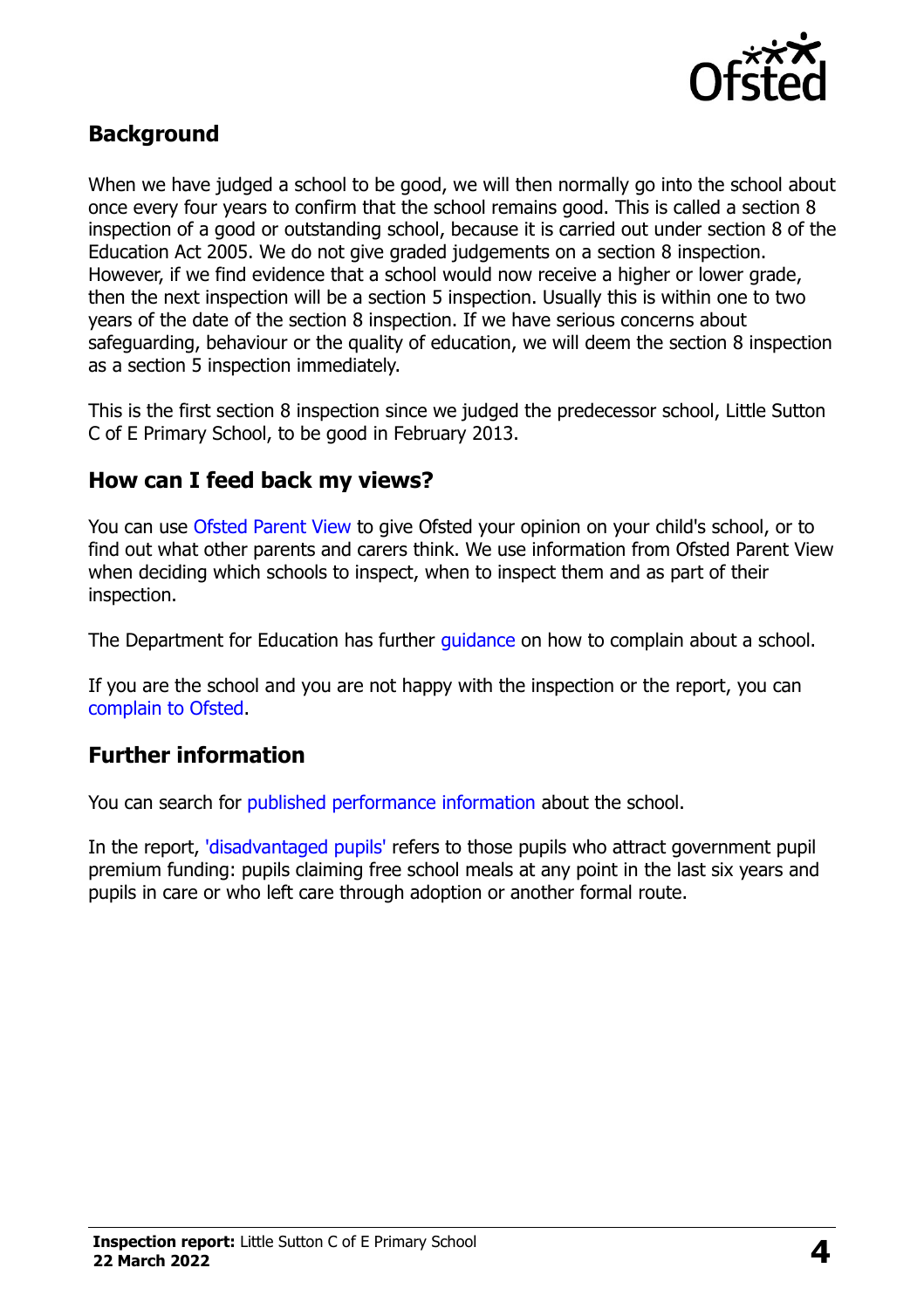

### **School details**

| Unique reference number             | 145075                           |
|-------------------------------------|----------------------------------|
| <b>Local authority</b>              | <b>Cheshire West and Chester</b> |
| <b>Inspection number</b>            | 10226062                         |
| <b>Type of school</b>               | Primary                          |
| <b>School category</b>              | Academy converter                |
| Age range of pupils                 | $4$ to $11$                      |
| <b>Gender of pupils</b>             | Mixed                            |
| Number of pupils on the school roll | 167                              |
| <b>Appropriate authority</b>        | Board of trustees                |
| <b>Chair of trust</b>               | Ian Wilson                       |
| <b>Executive Principal</b>          | Zoe Carciero                     |
| Website                             | www.littlesuttonceprimary.co.uk  |
| Date of previous inspection         | Not previously inspected         |

# **Information about this school**

- Little Sutton C of E Primary School converted to become an academy school in March 2018. When its predecessor school, Little Sutton C of E Primary School, was last inspected by Ofsted, it was judged to be good overall.
- The executive principal joined the school in January 2020. She is also responsible for another school within the trust.
- This school belongs to the Diocese of Chester. Its last section 48 inspection took place in October 2016.
- The school is governed by a local academy committee. This committee has recently joined with the committee from another school within the trust. A joint local academy committee has been formed. A new chair of governors is now in place.
- Leaders do not make use of any alternative provision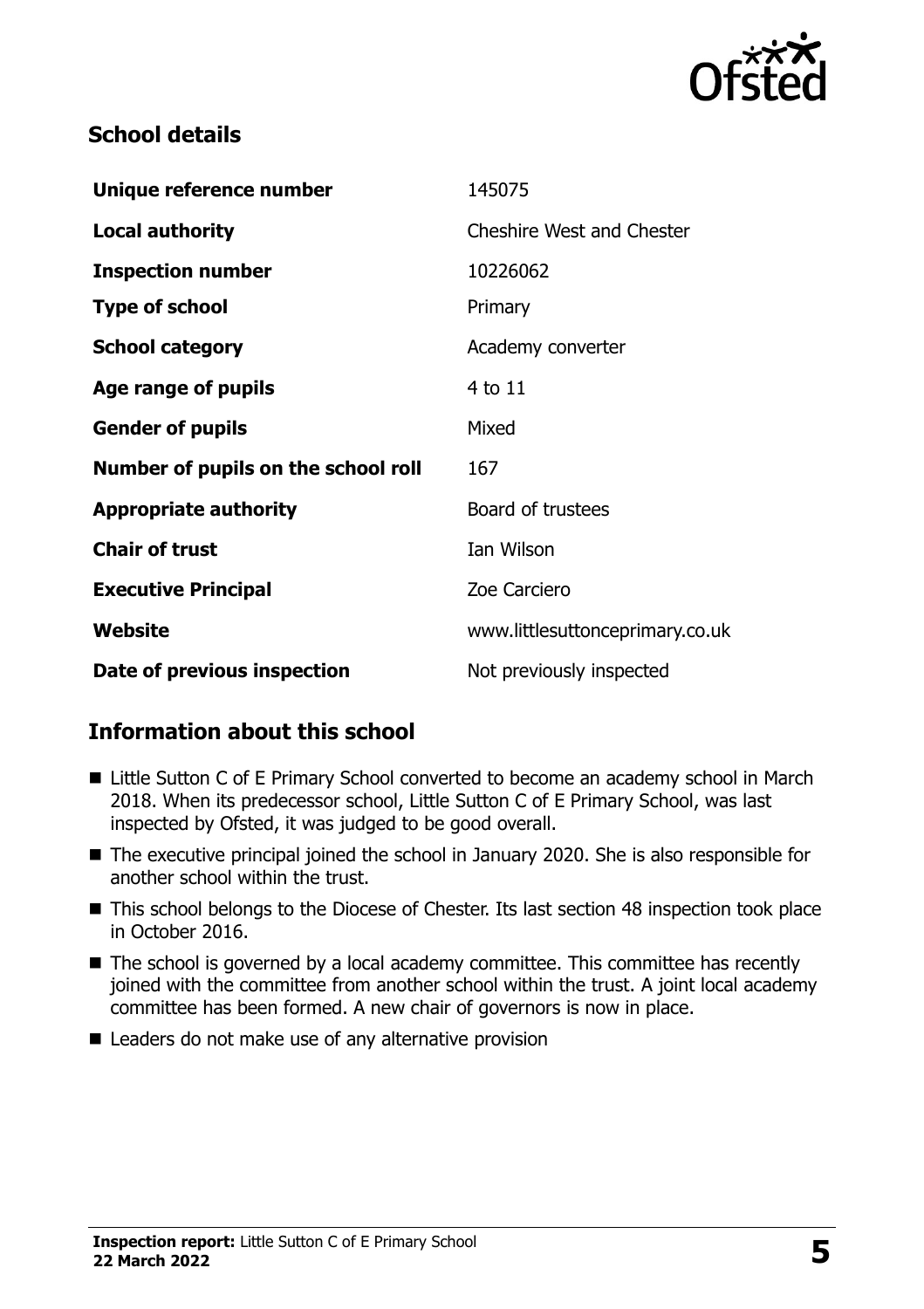

### **Information about this inspection**

- This was the first routine inspection that the school received since the COVID-19 pandemic began. Inspectors discussed the impact of the pandemic with leaders and have taken that into account in their evaluation of the school.
- Inspectors spoke with the executive principal and other leaders in school. Inspectors spoke with members of the joint local academy committee and representatives from the multi-academy trust. They also spoke with a representative of the Diocese of Chester.
- Inspectors carried out deep dives in early reading, mathematics and physical education. They spoke with the curriculum leaders of these subjects. Inspectors also visited lessons, looked at examples of pupils' work, held discussions with teachers and talked with pupils. Inspectors talked with the curriculum leaders from other areas of the curriculum.
- Inspectors considered the views of parents shared through Ofsted Parent View. Inspectors also spoke with parents as they dropped their children off at school.
- Inspectors spoke with staff about their workload and well-being. Inspectors also considered the views of staff shared through Ofsted's online survey for staff.
- **Inspectors checked the arrangements for keeping pupils safe. They reviewed** documentation and spoke to leaders and staff about safeguarding.
- Inspectors observed pupils' behaviour in lessons and at lunchtime. They spoke with groups of pupils about their experiences at school, including how safe they feel. Inspectors also considered the views of pupils shared through Ofsted's online survey for pupils.

#### **Inspection team**

Jackie Stillings, lead inspector **Her Majesty's Inspector** 

Maria McGarry **Carry Communist Contract Contract Contract Contract Contract Contract Contract Contract Contract Contract Contract Contract Contract Contract Contract Contract Contract Contract Contract Contract Contract Co**